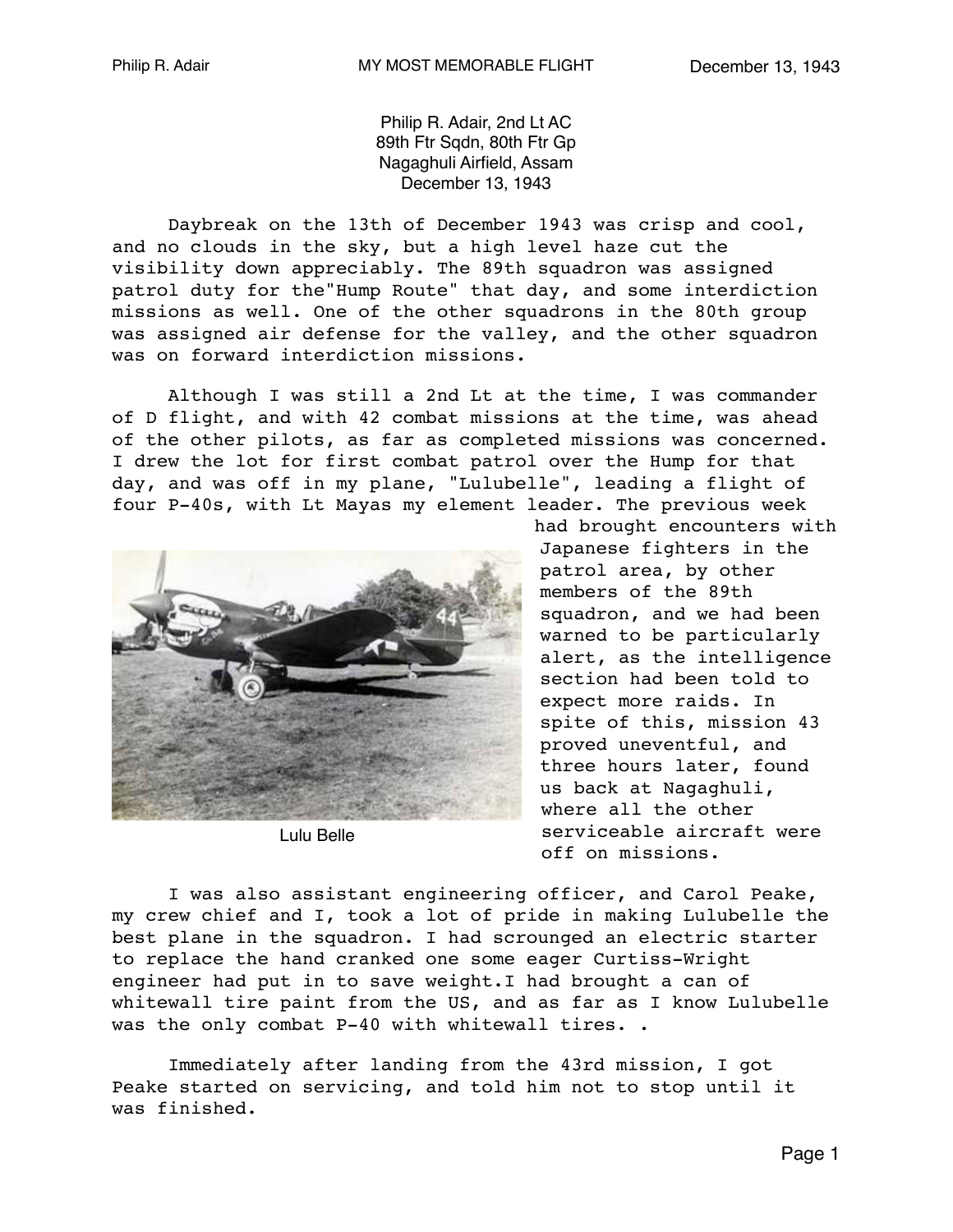I then went to the alert tent, waiting for the rest of the

flight to come in. I had just started to relax when the red alert warning was sounded, and took off on the run for my plane, which was about 100 feet away. Peake had just finished servicing, and was in the cockpit, filling out the forms, when the alert sounded. He immediately hit the electric start switch, and had the engine running by the time I reached the plane. He jumped out the right



P40 with Wide White Wall tires

side, and I jumped in from the left,and hit the throttle, without bothering with the chute, or safety belt,and went by the ops building-airborne in less than a minute.

There had been no chance to debrief, but we had a standing SOP that on Red Alert, we would all scramble, and rendezvous over the field at 20,000 feet, maintaining radio silence to avoid warning possible intruders. After becoming airborne, I buckled up, and started climbing over the field, watching for the other flight members to get off and join up. By the time I had reached 12,000 feet over the field, none were off yet, but I could see what looked like a flight of four aircraft in the distance, but couldn't identify them. However, on the next circle it became apparent that what I was seeing was not a flight of four, but something considerably larger. At this point, I called Control, and reported sighting unknown aircraft, and asked if there were any friends in the area. Control came back with a negative, but said they had a report of unknowns about 40 miles to the east, from ground observer stations. I responded back that the unknowns were much closer; about 15 miles or so east of the base complex, and appeared to be on a north- west heading, giving the approximate grid location. Control Came back, and said NO--the unknowns were much farther east as reported by the ground observers. I then informed Control that their report was way off, and that I was leaving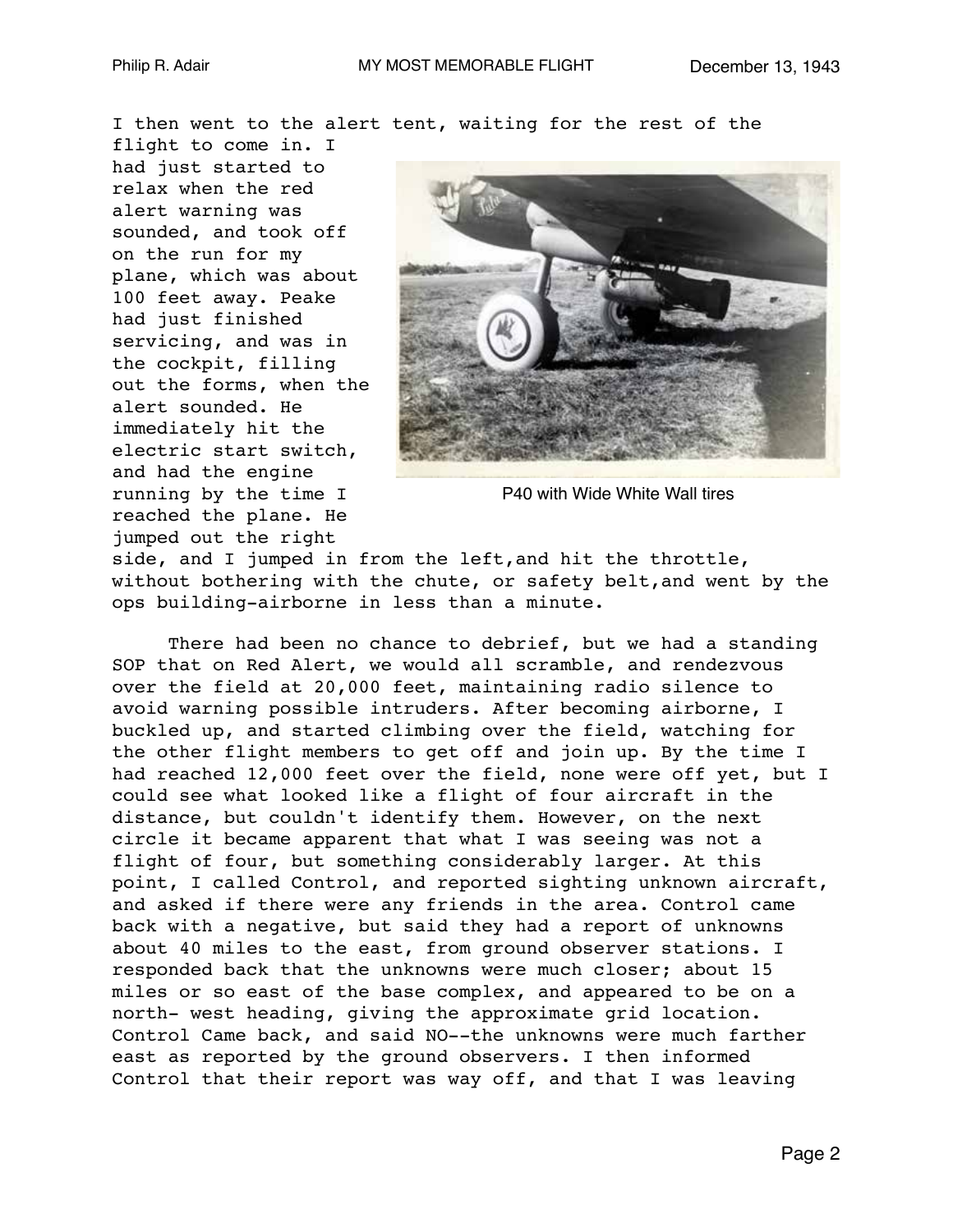the rendezvous point to investigate, as none of my flight were airborne yet, and no friendlies in the area.

Shortly after leaving my spot above the field, and getting much closer to the unknowns, I could see that instead of four aircraft, there were four flights. I kept climbing, and took up



LT Adair at the Alert Shack at Nagaghuli

know what was going on.

By this time, I was about 18,000 feet, and above the bombers, and closing from behind, so that I could monitor their progress. Watching the bombers, and with the haze that cut visibility, I had not seen the Japanese fighters yet, but soon discovered that they were allover the place, and flying individually, instead of in pairs, or other arrangements. I had actually climbed up almost in the middle of the trailing fighters, and they had not seen me, probably for the same reason that I had not seen them. I figured that if I kept my course, I would soon be on top of everything, which I did, and as far as I could tell, the enemy was completely unaware of my presence. I

a course to bring me behind and above the formation, and could see that each flight was composed of two Vs of three each, and the four flights were in a V, with the fourth in an echelon to the right, which in the distance, and haze had initially appeared to be four aircraft, but was actually a large formation of 24 bombers, and from their heading, it seemed that they were heading north of the base complex, so they could make a 180, and line up their bomb run so they would be outbound after they had dropped their bombs,. I so informed Control, and was really angry when they came back with a "Negative-Negative", they had reliable reports from ground stations that the unknowns were far to the east, and as far as I could tell, any fighters they had airborne were being sent there The other squadrons were on a different frequency, and I did not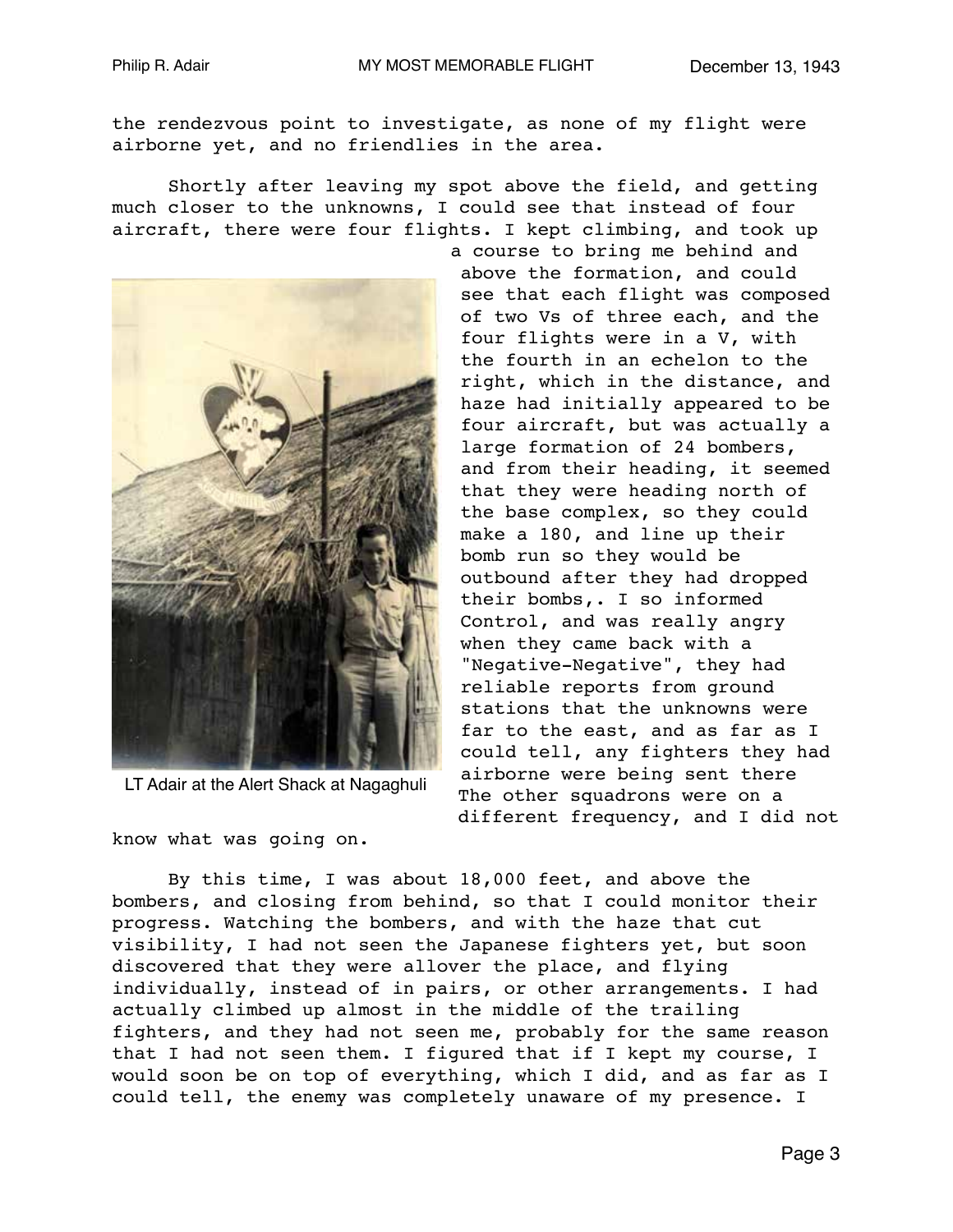simply trailed the formation, and as I thought, they went north far enough to make their turn to come back over the target complex. When they started their turn, the sun struck them at a different angle, and the whole gaggle came into much sharper focus. There were so many fighters, and so scattered that the only way I could begin to count, was to divide them into quarters, and count what was in the quarters, as they were moving around all the time. It appeared that each quarter would average about ten fighters, for a total of forty, making sixty four enemy aircraft in all--the biggest formation of planes I had ever seen, including any of ours.

When they rolled out of their turn, and took up a course, it was clear that I had guessed right about their intentions, and I called Control, and gave them the bad news, and an ETA for the enemy force, and asked if our fighters were near enough to help. I got a negative on that also, and there I sat, on top by myself. I had a decision to make, and it was one I didn't particularly like to think about.

About 20 miles was my home base, on the outskirts of Mohanbari, the Air Depot Group HQ. Nagaghuli was also 80th Ftr

Group HQ, and the Chabua/Dinjan complex was 10th Air Force HQ, the Hospital, Rail Terminal, and various other targets. I didn't have much hope of being able to do anything by myself that was likely to affect the course of the attack, but decided that I simply had to do my best to hinder the attack in any way that I could. It would have been simple to pick off a fighter or two--maybe more before being discovered; but the fighters were not the threat at that time. They were just defending the bomber force, and were not likely to leave them. The bombers were the threat and I knew that if I took one shot at a fighter,I would lose the advantage of surprise; so my attack if there was any hope of success, had to be against the bombers. Defense against bombers was what I had trained for, and that was what was important at the time. I



Adair in front of the Group Commander's Plane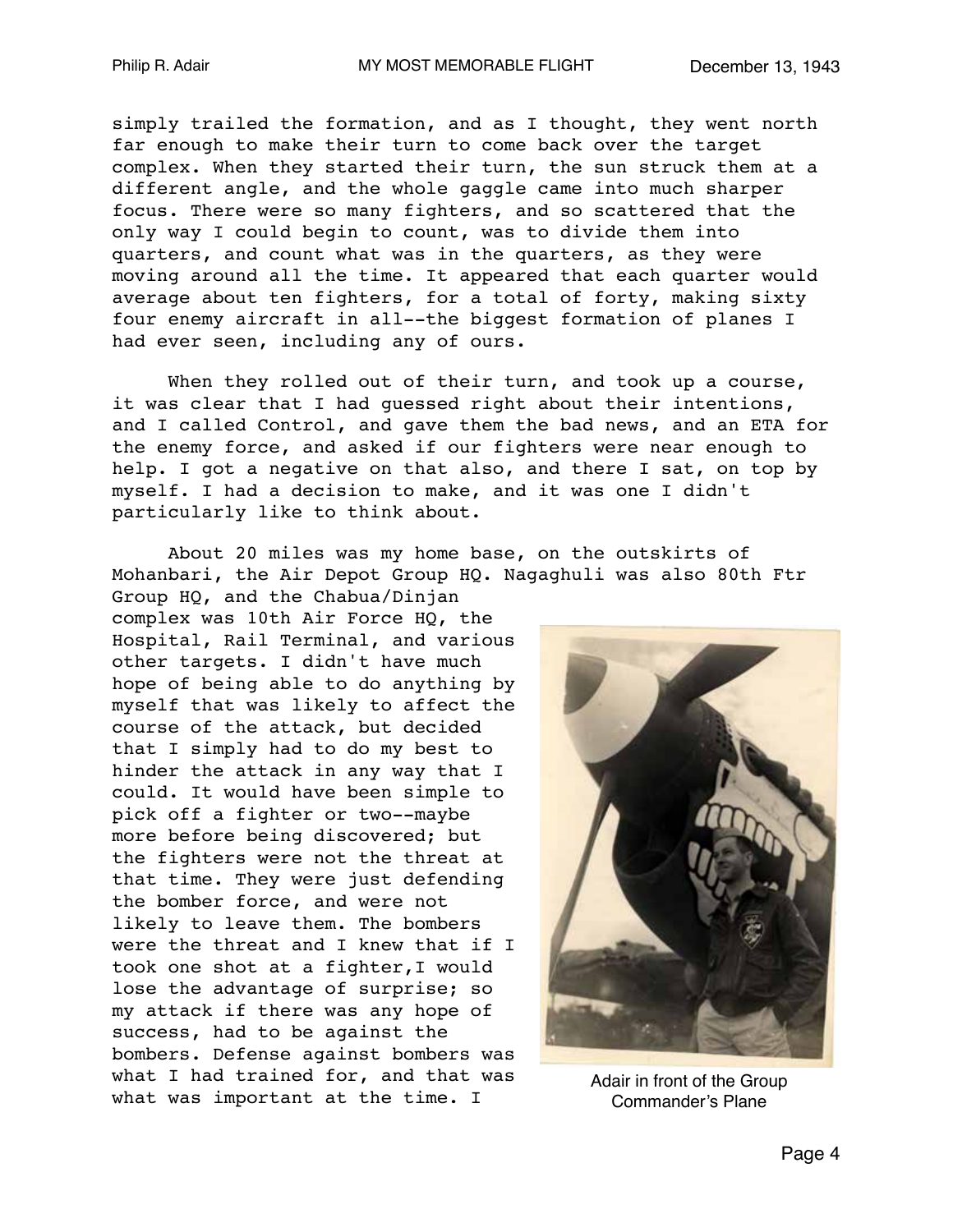simply could not sit up there with a birds eye view, and watch the Japanese bomb the primary target complex for our area, and my home base, without doing everything possible to prevent it.

So at this point, I called Control, and advised them of my estimate of bomb release time, and that I was going to attack the formation, and try to disrupt their bombing run.

I carefully positioned myself above the fighters, and the bomber formation, so that I could hit the bombers just before I thought they would reach their bomb release point. I decided on an attack from high above on the left, trying to get some shots into the lead flight at maximum range, dropping back to the left echelon flight, then swing around behind to shoot at the third & fourth flights on the right echelon. This was a pretty wild scheme, and I knew there wasn't much chance of any real damage, but I hoped to get enough tracers across their bow, to mess things up enough to affect their bombing accuracy. I also figured that if I could start undetected, I had a good chance of getting around behind the last flight before they had a chance to recover from their surprise, and it worked out pretty well. I could see some bouncing around in the formation, but things went so quickly, I was around behind the last



This Bomber was confirmed shot down but was claimed by May

flight without being able to see what damage if any, I was doing. I concentrated on the last bomber in the fourth flight, zeroing in on his left engine, and could see hits on the fuselage and the engine, and some flashes as my overtake forced me to go under and past him. I started a break to the right, but as soon as I cleared the bombers, I saw several zeros coming at me, and I immediately went into my planned escape maneuver, which was stick full forward in the left corner, and into a negative G, out-side roll, and into a high speed dive. I stayed in the dive until I figured I had gone far enough to shake the fighters; pulled out and looked around and saw I was by myself. The zeros were going back to the bomber formation.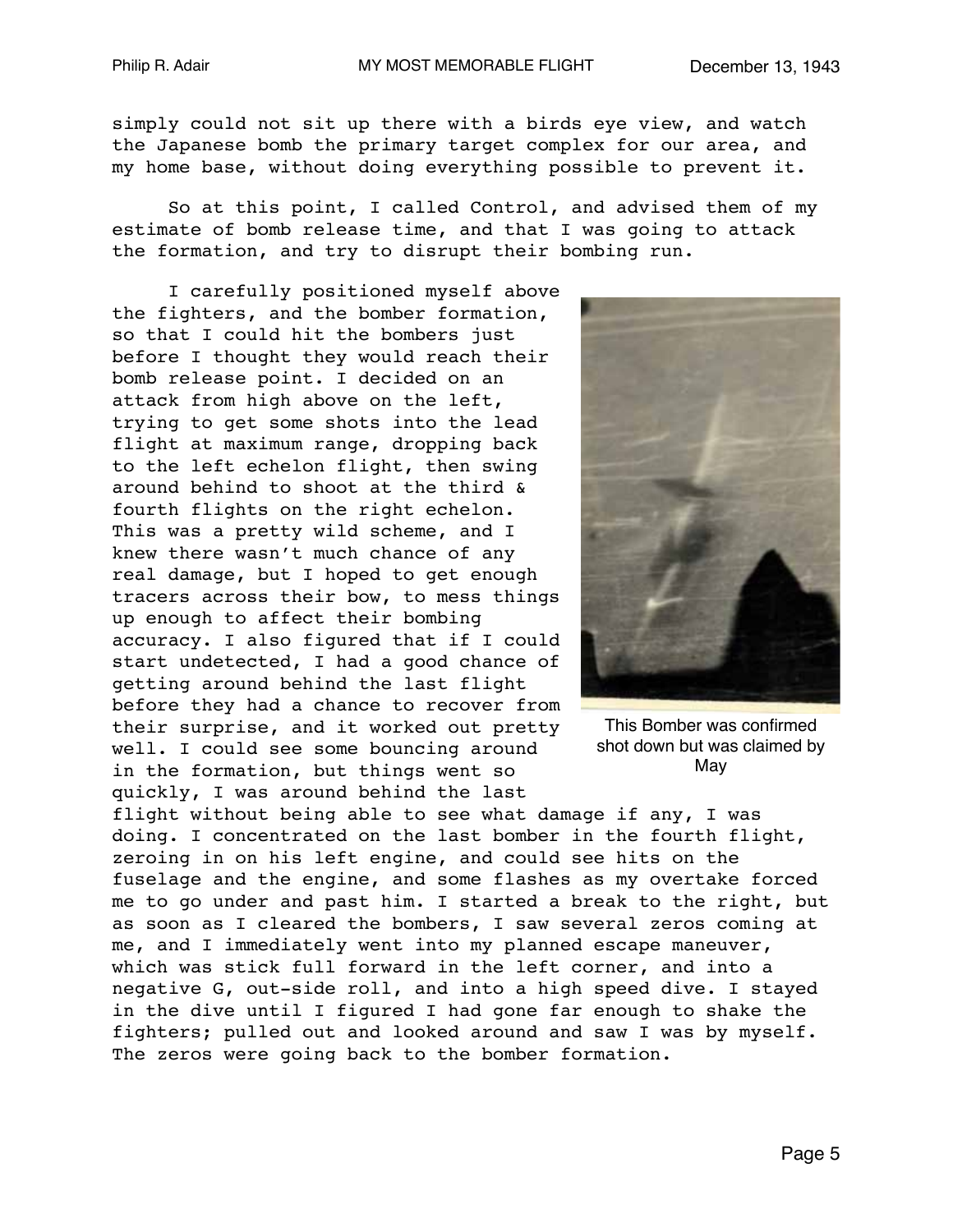As soon as I could see that I was not being followed, I climbed back on top, and behind the formation again. I don't



This Zero's engine caught fire but was not confirmed. Listed as probable

know if they didn't see me in the haze, but nobody made a move to cut me off, so I started another pass on the bombers, but before I could get near them, it looked like every zero in the sky was turning into me. It was obvious that I wasn't going to get a shot at the bombers, but there were plenty of zeros, and with a good speed advantage from my dive, I just went through them,taking deflection shots at whatever I could get my sights on. I could see that I was getting some good hits in, and the engine on one of the zeros I hit, looked like it was on fire, but being by myself,I could not afford to dwell on what happened to the ones I was shooting at, and had to concentrate on what

of me, rather

was ahead

than what was behind, believing that my overtake speed would get me out of range quickly.

After going through my escape maneuver again, I climbed back on top, and by this time, figured that if I stayed out of range of the bomber formation, I could work around the edges, against the zeros, without being pursued. I had to admire their determination in protecting the bombers, but since they had already dropped their bombs, it didn't make much difference whether I worked on the zeros or the bombers. Because of this, it seemed like a good time to try for a zero. Going back in for the bombers was just like going into the hornets nest, but picking off a zero from the top looked like a good possibility. Picking the one at the



This is the Zero followed to the ground and claimed confirmed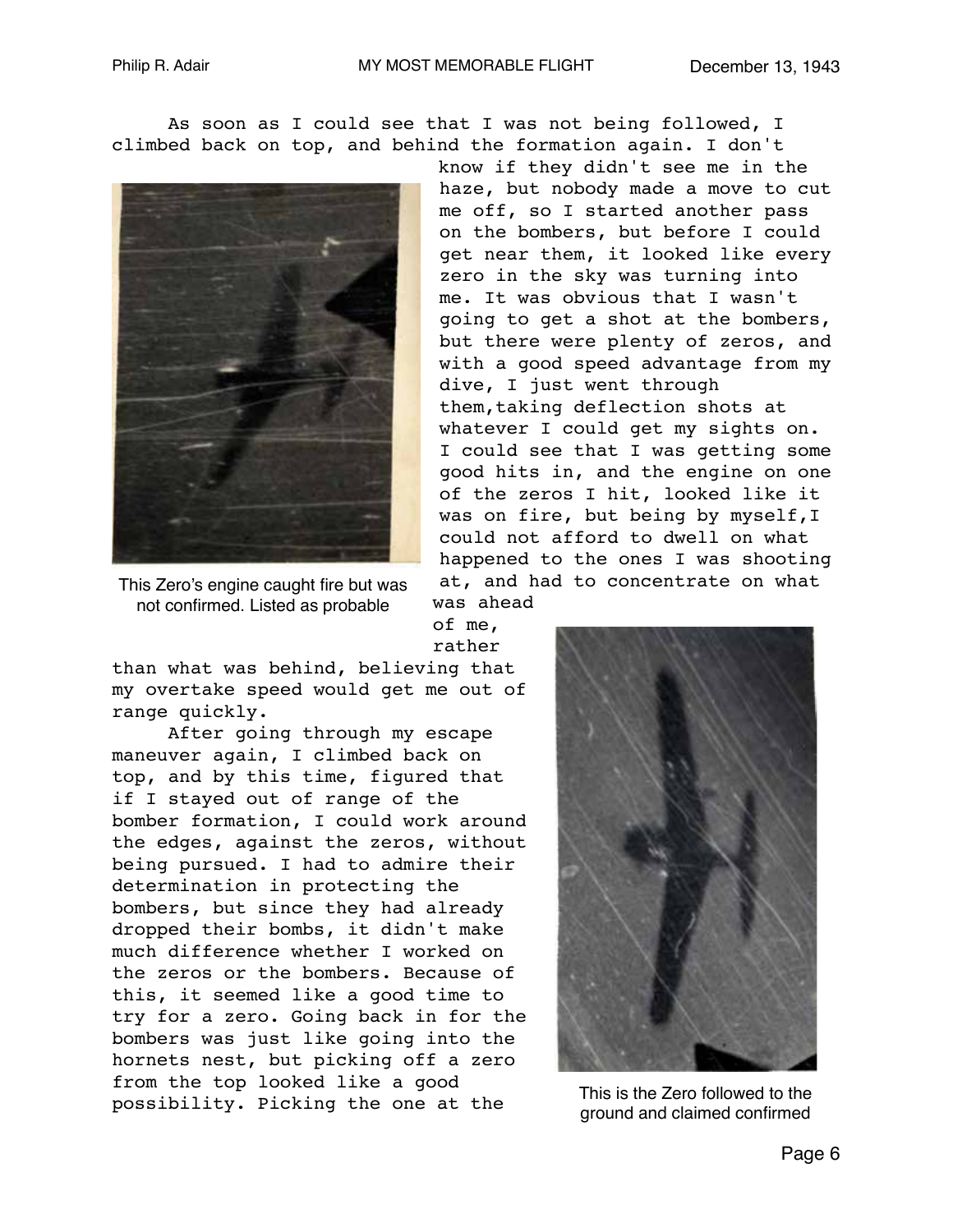top rear, I started a pass, but he knew I was there, and turned so there was no possibility of hitting him, so I just picked the next one. He started a turn also, but not before I could get a shot at him. His gear started to drop; pulling back on the throttle, and getting firmly behind him, I could see that he seemed to lose control, and fell off into a spiral dive, and following him down, and moving off to one side to watch,saw him crash in the jungle, in the NAGA Hills.

As soon as the zero crashed, a climb was started back towards the formation, which was already over the NAGA Hills, on their way home, and approaching their own lines. Managing to get into position for another attack, I decided to go for broke with another whack at the bomber formation. This turned out to be a mistake as by then, the fighters apparently knew what I was trying to do, and before getting in range of the bombers, there were several zeros turning into me from the right, and shooting

at me. Starting a break to the left, to escape, I found zeros coming from that direction too, and decided it was time to get out, and went into my escape maneuver, This must have been anticipated, because as soon as I rolled over, there were zeros coming straight up from underneath, shooting at me with what looked like a good lead angle. This gave me a very uncomfortable feeling, and full stick forward did not seem to be getting me out of the line of fire, so grabbing the elevator trim crank, wound full nose down trim in. About this time, tracers were whizzing by, and there were several strikes on Lulubelle, and a big explosion behind the cockpit. Fire came shooting forward around both sides of the armorplate, but it was just a flash, and went out right away.



A third Zero damaged and the landing gear dropping was not confirmed

Well into a high speed dive by this time, I just held it there until the ground was coming up pretty fast. When I tried to pullout, the response to stick pressure was very sluggish, and remembering that full nose down trim had been applied, I grabbed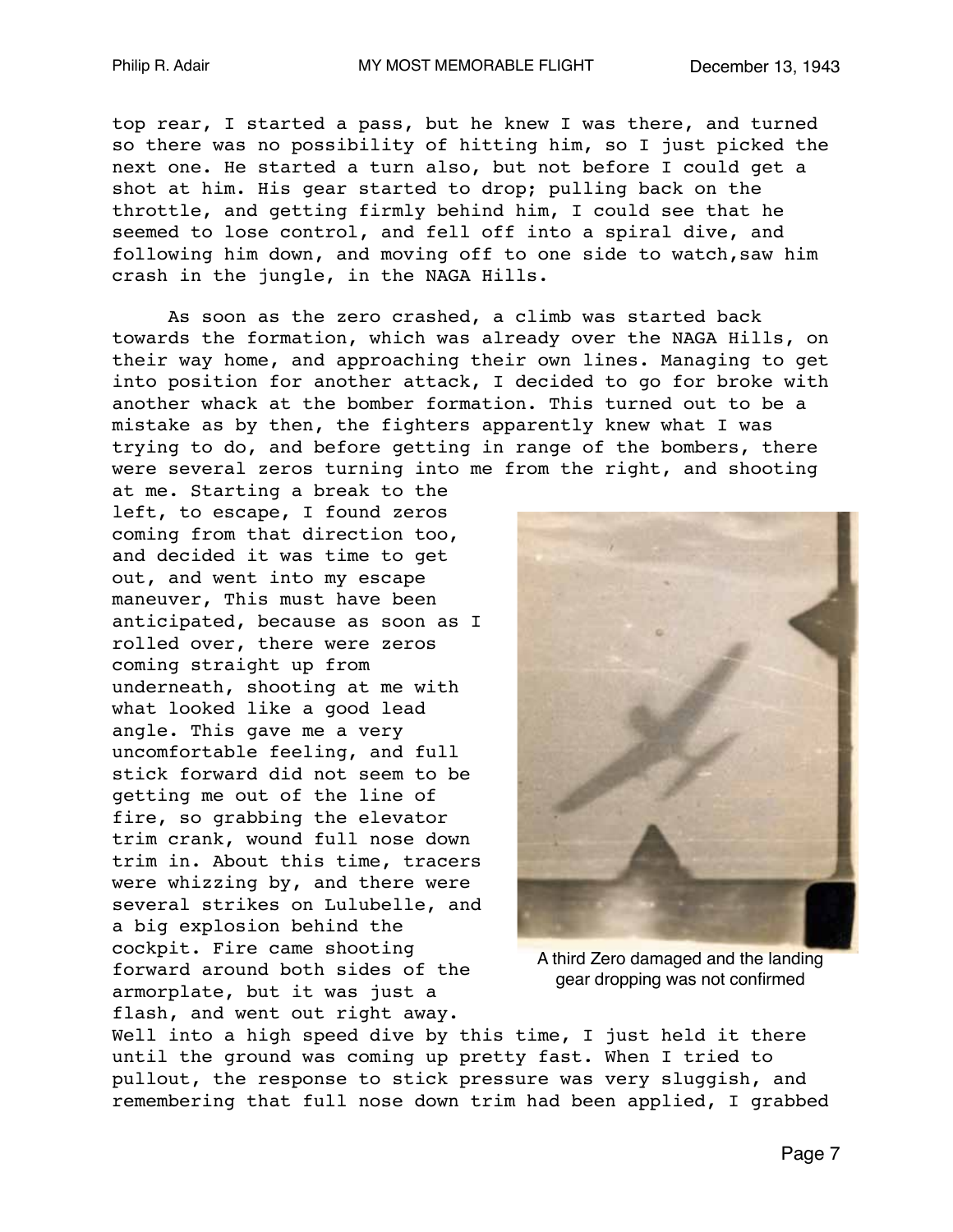the elevator trim crank, and started cranking. It turned freely, with no effect, so yanking back on the throttle, and with both hands on the stick, was finally able to get the nose out of the jungle, and up into the sky. With a big sigh of relief, and thanking God for watching over my shoulder, pointed Lulubelle for home, about 125 miles away.



Me and Lulu Belle after the first encounter with the Japs

It quickly became apparent that my troubles were not over, even though Lulubelle was purring like a kitten. The nose was so heavy that it took both hands on the stick, to hold the nose above the horizon. Also, I was not sure whether I was over friendly territory or not. To make

matters worse, after a few minutes on course towards home, another aircraft appeared ahead of me, and headed in my direction. It was somewhat higher, and on a course that would take it about a quarter mile to my left. Not knowing what it was, and in my situation, was not a comfortable feeling. Very shortly, I could see that it was a zero, but it appeared to be smoking badly, and losing altitude. Keeping a sharp eyeball on it, showed no move in my direction. As he went by on my left, and appearing to be in worse straits than me, it seemed to be too good an opportunity to pass up. Checking my gun switches, and making a turn in behind him, and with throttle full on again, came screaming up behind. Even with both hands on the stick, it was hard to hold a good bead on, but at about 100 yards, and with the sight on dead center, a squeeze on the trigger brought nothing but a horrible silence. There was not even one round left, and with my overtake, it took a hard yank on the stick to keep from ramming him. It was very hard to turn, and shortly after going by, I could see some tracers off my left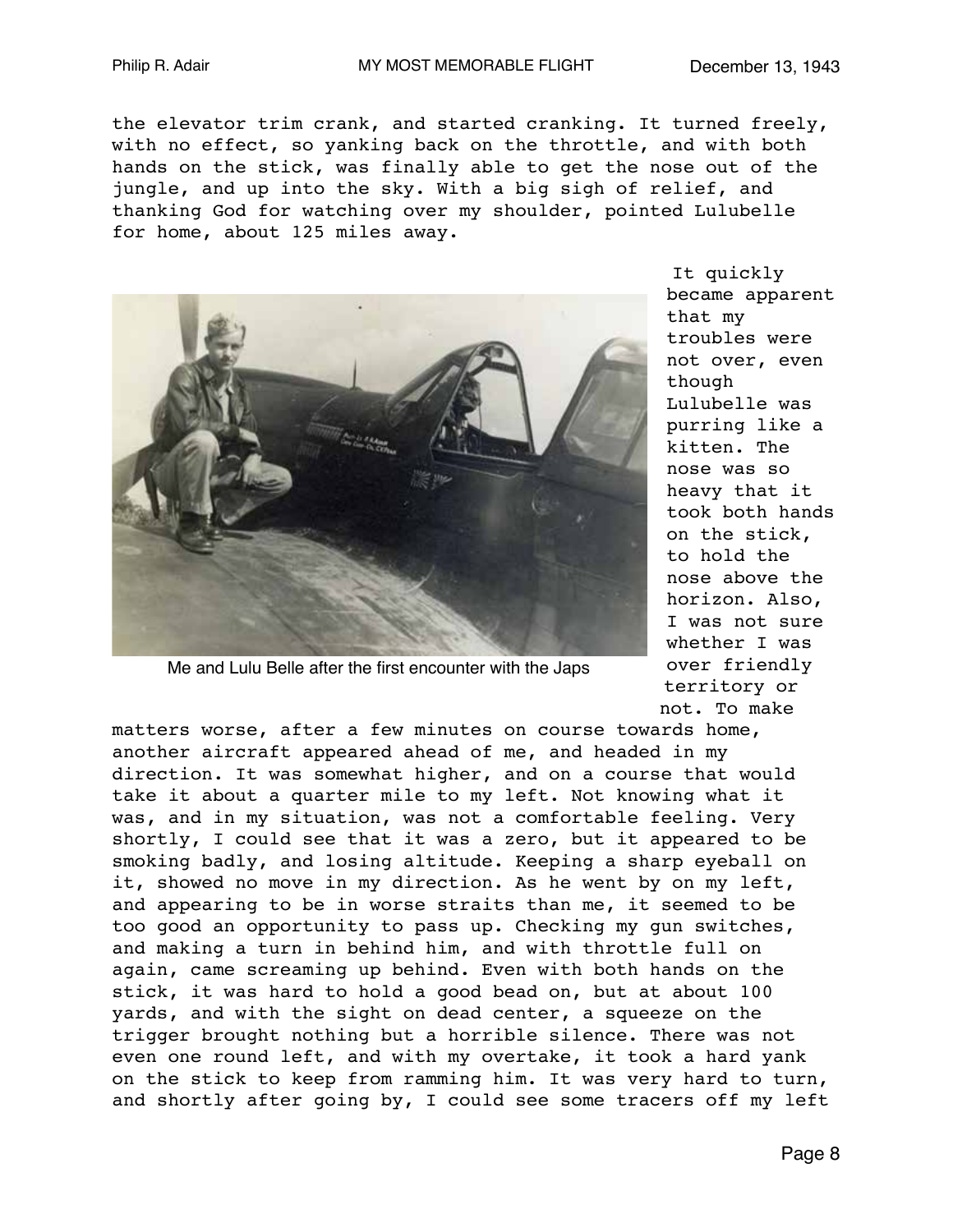wing, but none hit, and that was the last I saw of the enemy that day. I have no idea whether that one made it home or not. I figured I was about 90 miles from home and had plenty of troubles of my own.

My arms were so tired by this time, that I could barely hold the nose above the horizon. As the adrenalin wore off, matters only became worse. Trying to get the seatbelt around the stick to hold it back was useless as it was too short. Not being able to get anything around the stick to help hold it back, it looked like I was going to have to bailout, or crash in the jungle.

Finally the thought flashed through my mind that with the nose so heavy, all I had to do was rollover, and Lulubelle would go into an inverted climb. It worked. The engine would run for what seemed like a couple of minutes before it loaded up so bad that it wanted to quit. A roll to right side up, would clear it up, after a few seconds, and this gave us back some altitude. I don't know how many times we flipped, but eventually, I found myself about a half mile from Nagaghuli, and about a thousand feet of altitude. Turning in to approach the runway straight in from the south, and inverted, I came back on the power to bring me down to the runway, and at the last possible moment flipped the gear handle down, and squeezed the pump switch, and saw a down & locked; rolled Lulubelle over, hit the flap switch, and cut the throttle. It wasn't my usual three pointer, and in the wrong direction, but I could have cared less; we were down, and in one piece.



Adair and LuluBelle at Naga Hills

The Red Alert was still on, and the place looked deserted when I landed, but very quickly, my ground crew was there to help me out of the aircraft. They told me that the Anti-Aircraft crew almost fired on me, since I was coming in from the wrong direction, and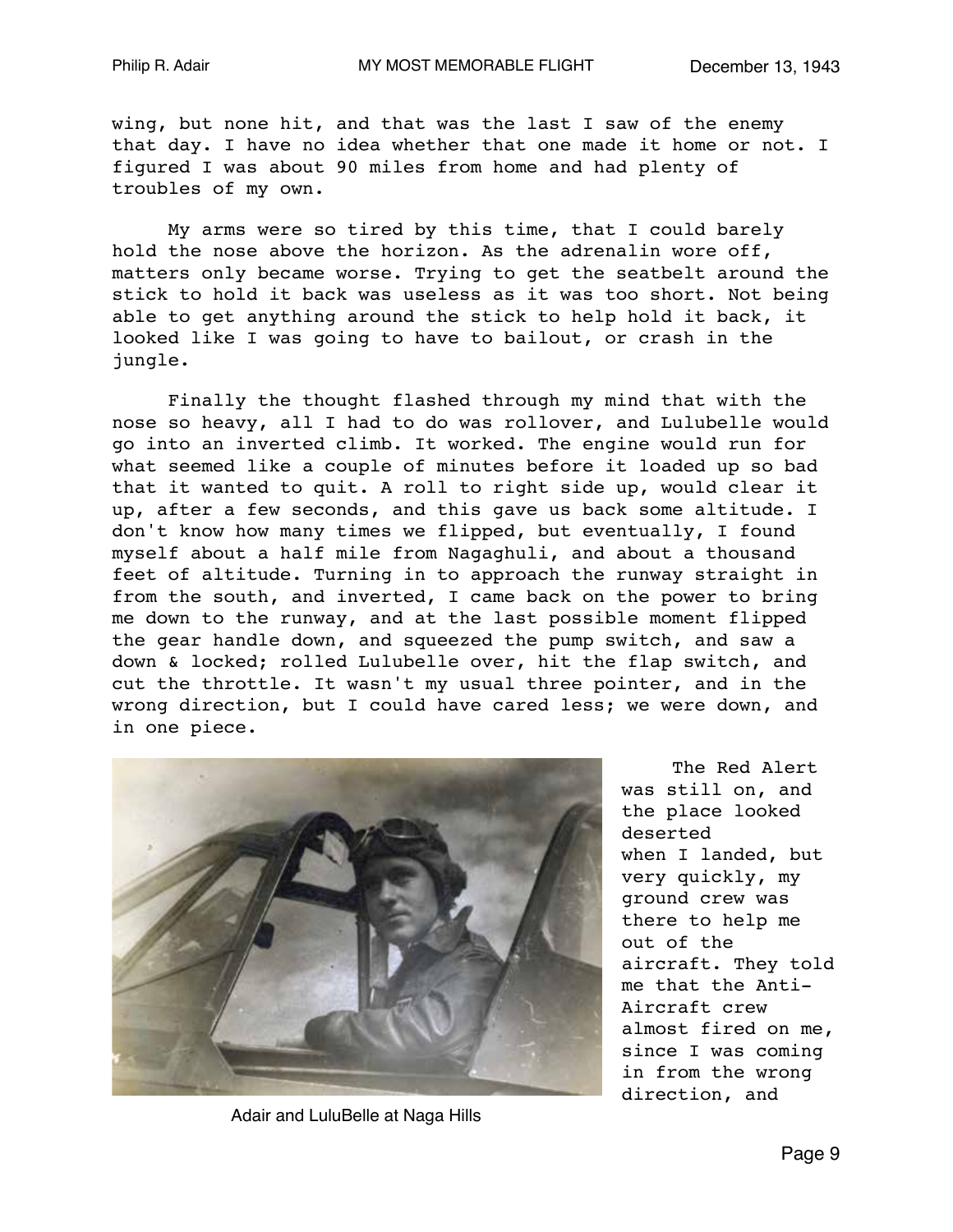nobody seemed to recognize an inverted P-40, and especially one with the wheels on top.

On debriefing, I found out that the bomb pattern had fallen short of the target area, and was off a little to the side of the target complex, and not much damage was done. The main target complex had been missed, and although some thought my attack may have contributed to the poor bombing, I doubted that I had made much of an impact--the odds were just too great. In any case, I was glad that we did not suffer much damage.

The other three flight members had gotten off eventually, but Lt May, the element leader was the only other pilot in the group to make contact with the enemy. He got in a good pass on the bombers, and shot one down, but in turn they shot the engine completely out of his aircraft, and he had to bailout. He suffered some burns on his face, but made it back OK.

For me, mission number 44 was my most exciting. I don't know if I could stand that much excitement again, but after that, I was convinced that number 44 was my lucky number, as it was also the number painted on the side of Lulubelle. It took about three days to patch up Lulubelle, and about that much time for me to recover from sore muscles, and my arms to shrink back to their normal length. It was amazing that with so much upside down running, and a lot of time at war emergency power, no metal was found in the Cuno Filter from inside the engine. The P-40 was a reliable old bird a little slow maybe, but it is



LT Adair who who challenged 64 Japs 10 AF received the Silver Star for this action